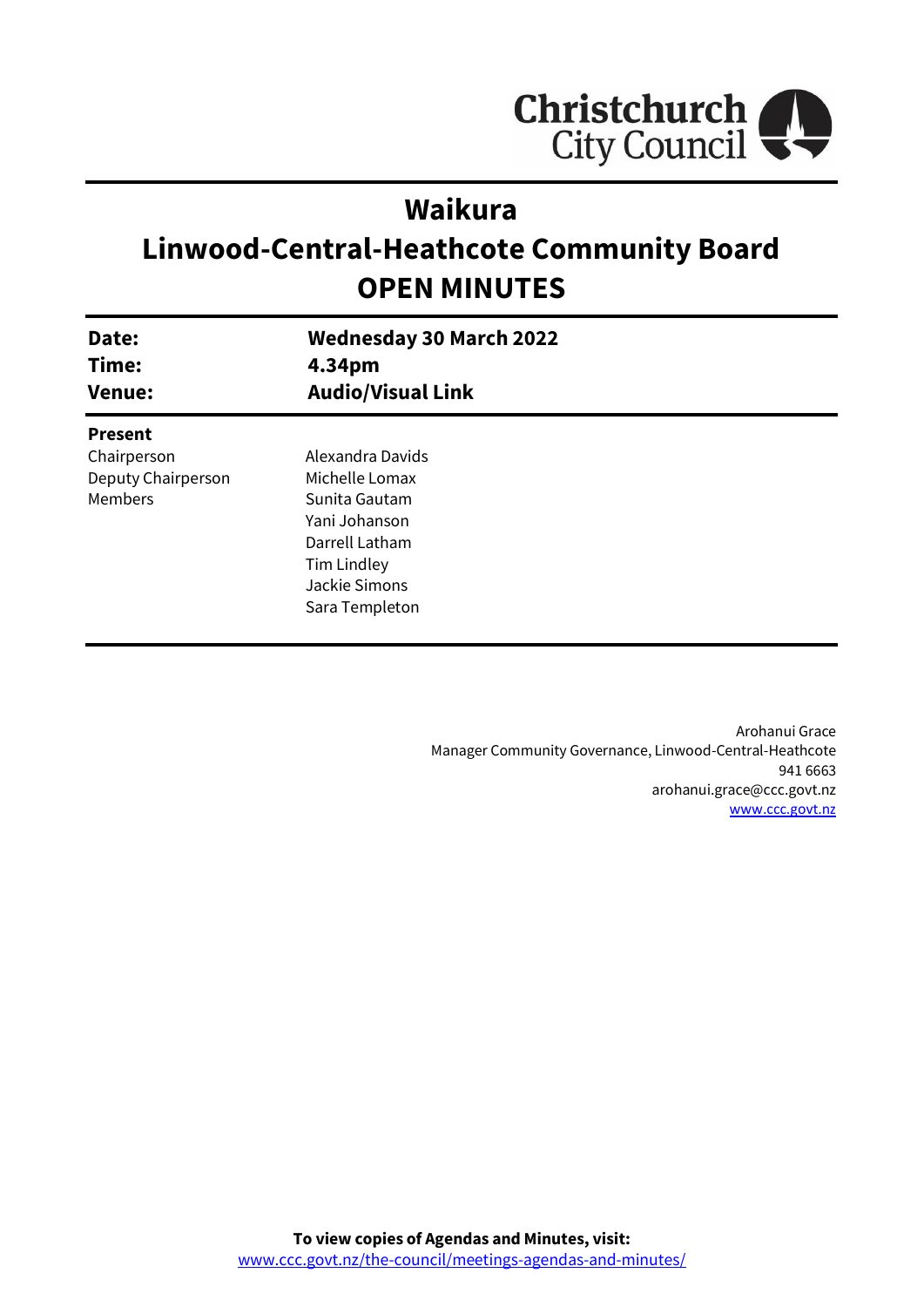

**Part A Matters Requiring a Council Decision**

## **Part B Reports for Information**

## **Part C Decisions Under Delegation**

**Secretarial Note:** It is noted that this meeting was held via audio/visual link on the Zoom platform owing to the country being under COVID-19 Protection Framework (the Traffic Alert System Red) on the date the meeting was scheduled. These minutes provide a written summary of the meeting proceedings.

The Chairperson welcomed everyone the meeting and advised that the meeting would be adjourned to enable technical issues to be addressed.

The meeting adjourned at 4.37pm and reconvened at 4.39pm.

The Chairperson advised members and presenters that the meeting was being publicly livestreamed on YouTube and that the recording would be kept online for future viewing.

## **Karakia Tīmatanga**:

The agenda was dealt with in the following order.

## **1. Apologies Ngā Whakapāha**

## **Part C**

The Chairperson called for apologies. An apology for absence was received from Jake McLellan. The Chairperson called for a mover and seconder to accept the apology.

Michelle Lomax moved that the apology be accepted. The motion was seconded by Jackie Simons. The motion was put to the vote and was declared carried.

## **Community Board Resolved LCHB/2022/00026**

That an apology for absence from Jake McLellan be accepted.

Michelle Lomax/Jackie Simons **Carried**

## **2. Declarations of Interest Ngā Whakapuaki Aronga**

## **Part B**

The Chairperson called for any declarations of interest. No declarations were recorded.

## **3. Confirmation of Previous Minutes Te Whakaāe o te hui o mua**

## **Part C**

The Chairperson asked members to confirm that the minutes of the previous Board meeting held on 16 March 2022 were a true and correct record of the meeting. The motion was moved by Sara Templeton and seconded by Darrell Latham, put to the vote and declared carried.

## **Community Board Resolved LCHB/2022/00027**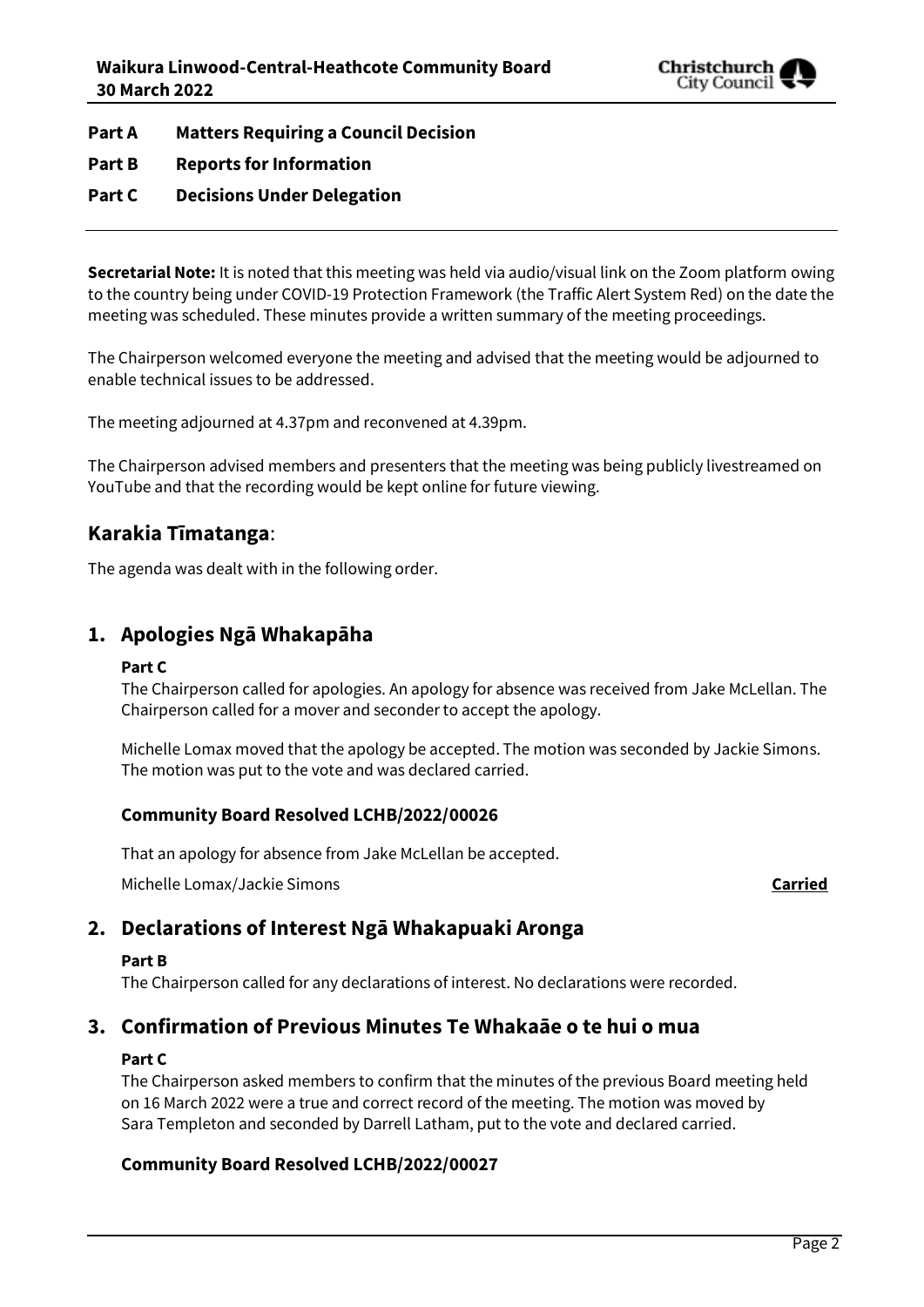

That the minutes of the Waikura Linwood-Central-Heathcote Community Board meeting held on Wednesday, 16 March 2022 be confirmed.

Sara Templeton/Darrell Latham **Carried**

## **4. Public Forum Te Huinga Whānui**

## **Part B**

## **4.1 Citizens Advice Bureau – Christchurch Area**

Dr Ronnie Davey, Chairperson, spoke on behalf of the Citizens Advice Bureau – Christchurch Area regarding the work of the Bureau.

Dr Davey outlined the work of the Citizens Advice Bureau. The Bureau has over 100 volunteers with two employed staff.

The Bureau is accessed by the community in person, online or over the phone. The Bureau has a drop in session operating out of the Loft at Eastgate Mall once a week.

The Bureau assists the community by giving information on a range of choices for people, offering a variety of free clinics to assist with topics such as letter writing, form filling, immigration matters.

Currently the Bureau is needing to find a new office base.

After Board members clarified further points the Chairperson thanked Dr Davey for her presentation.

## **4.2 Mt Pleasant Road – Water Reticulation and Stormwater**

Mr Wayne Rollinson, Mt Pleasant Road resident, presented to the Board on issues he is experiencing at his property in Mt Pleasant Road with water supply and stormwater flooding.

Mr Rollinson explained to the Board that he has been experiencing stormwater flooding since late November 2021. Mr Rollinson told the Board that stormwater is coming onto his property from Mt Pleasant Road. Six of his neighbours are also experiencing stormwater overflow from Mt Pleasant road.

In February 2022 the city experienced a major rain event and Mr Rollison's property sustained approximately \$50,000 worth of stormwater damage. Mr Rollinson outlined the mitigation measures that he has undertaken on his property to alleviate further damage.

Council have fixed the water supply leaks and installed a bung on the road. Council staff are continuing to work through options to find a suitable solution for Mr Rollinson and his neighbours.

After Board members clarified further points the Chairperson thanked Mr Rollinson for his presentation.

## **Attachments**

A Clause 4.2 Public Forum Presentation Mt Pleasant Road – Water Reticulation and Stormwater by Wayne Rollinson 30 March 2022 **[⇨](../../../RedirectToInvalidFileName.aspx?FileName=LCHB_20220330_MAT_7603.PDF#PAGE=3)</u>** 

## **5. Deputations by Appointment Ngā Huinga Whakaritenga**

**5.1 Woolston Community Centre (former) - Gift of Building and Granting of Ground Lease to Te Waka Unua School**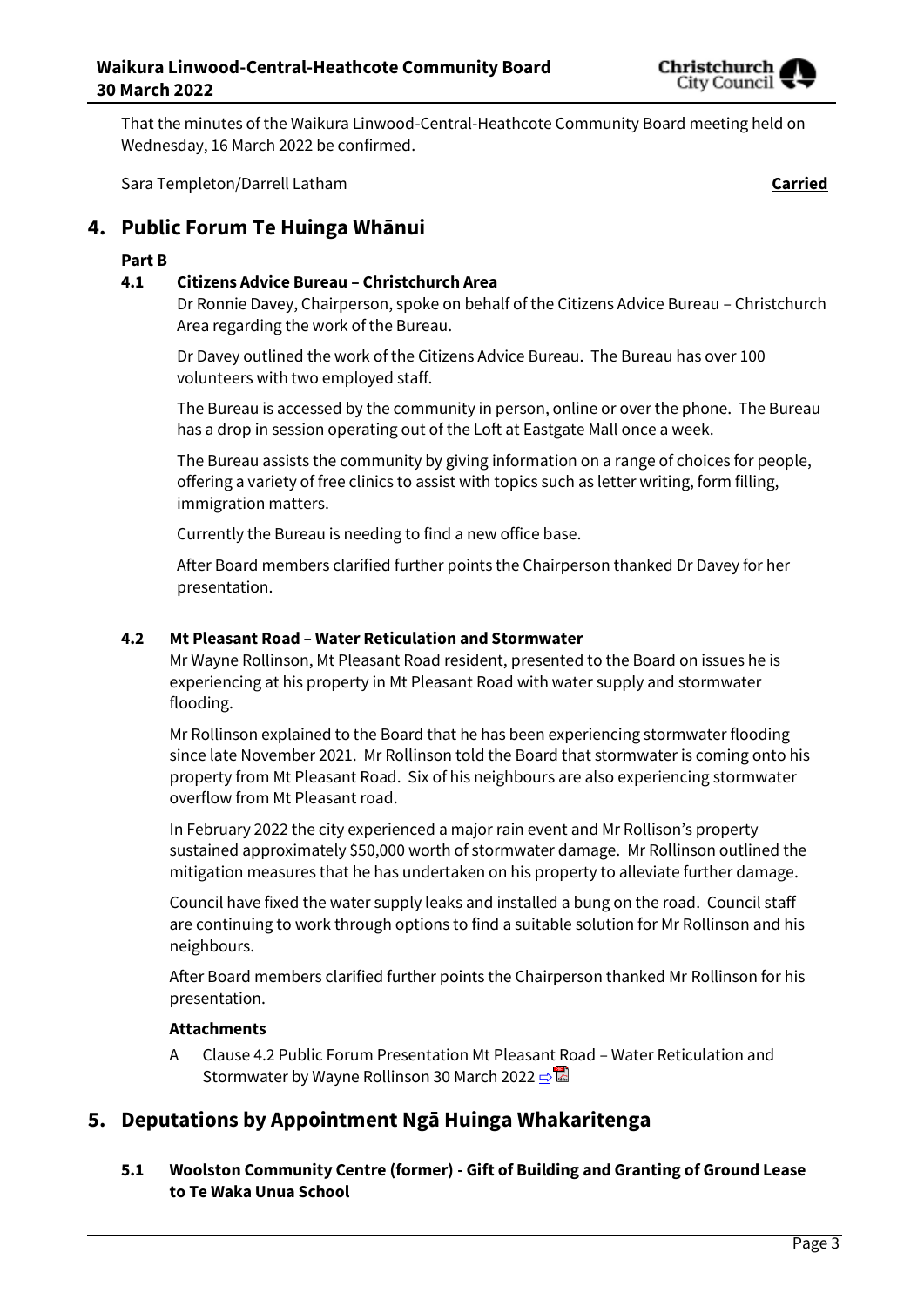

The Board Chairperson welcomed Janeane Reid, Principal, to speak on behalf of Te Waka Unua School regarding Woolston Community Centre (former) - Gift of Building and Granting of Ground Lease to Te Waka Unua School report. (Item 8 of the agenda refers).

Tim Lindley left the meeting at 5:06 pm.

Ms Reid advised that the school's vision is to act as the guardians of the facility for the local community, with the school to take on the cleaning and maintenance of the facility, operating the hire by outside groups through the school office. The school would be seen as a facilitator in allowing the school and wider community to have access.

Tim Lindley returned to the meeting at 5:07 pm.

A Board member sought clarification on the availability for the community to use the building. Ms Reid advised the school is not intending it to be a classroom space. The school feel they can create greater opportunities for the facility to be used more often than it currently is.

After Board members clarified further points the Chairperson thanked Ms Reid for her deputation.

## **Attachments**

- A Clause 5.1 Deputation Woolston Community Centre (former) Gift of Building and Granting of Ground Lease to Te Waka Unua School by Janeane Reid - 30 March 2022  $\Rightarrow$
- **5.2 Woolston Community Centre (former) - Gift of Building and Granting of Ground Lease to Te Waka Unua School**

The scheduled deputation was unable to attend.

# **8. Woolston Community Centre (former) - Gift of Building and Granting of Ground Lease to Te Waka Unua School**

## **Board Comment**

The Council's Team Leader Leasing Consultancy and Community Facilities Specialist joined the meeting by audio/visual link.

Staff tabled a letter from the Roimata Reading Group outlining its opposition to the proposed Gift of Building and Granting of Ground Lease to Te Waka Unua School.

The staff spoke to the report highlighting the current costs to the Council of maintaining the building.

The Board also took into consideration the deputation from Te Waka Unua School (Item 5.1 of these minutes refers).

The Chairperson thanked staff and called for a mover and seconder. Jackie Simons moved the officer's recommendations. The motion was seconded by Sunita Gautam. Following invitation from the Chairperson there was no debate on the item, and the motion was put to the vote and was declared carried.

**Community Board Resolved LCHB/2022/00028 (Original Officer Recommendations accepted without change).**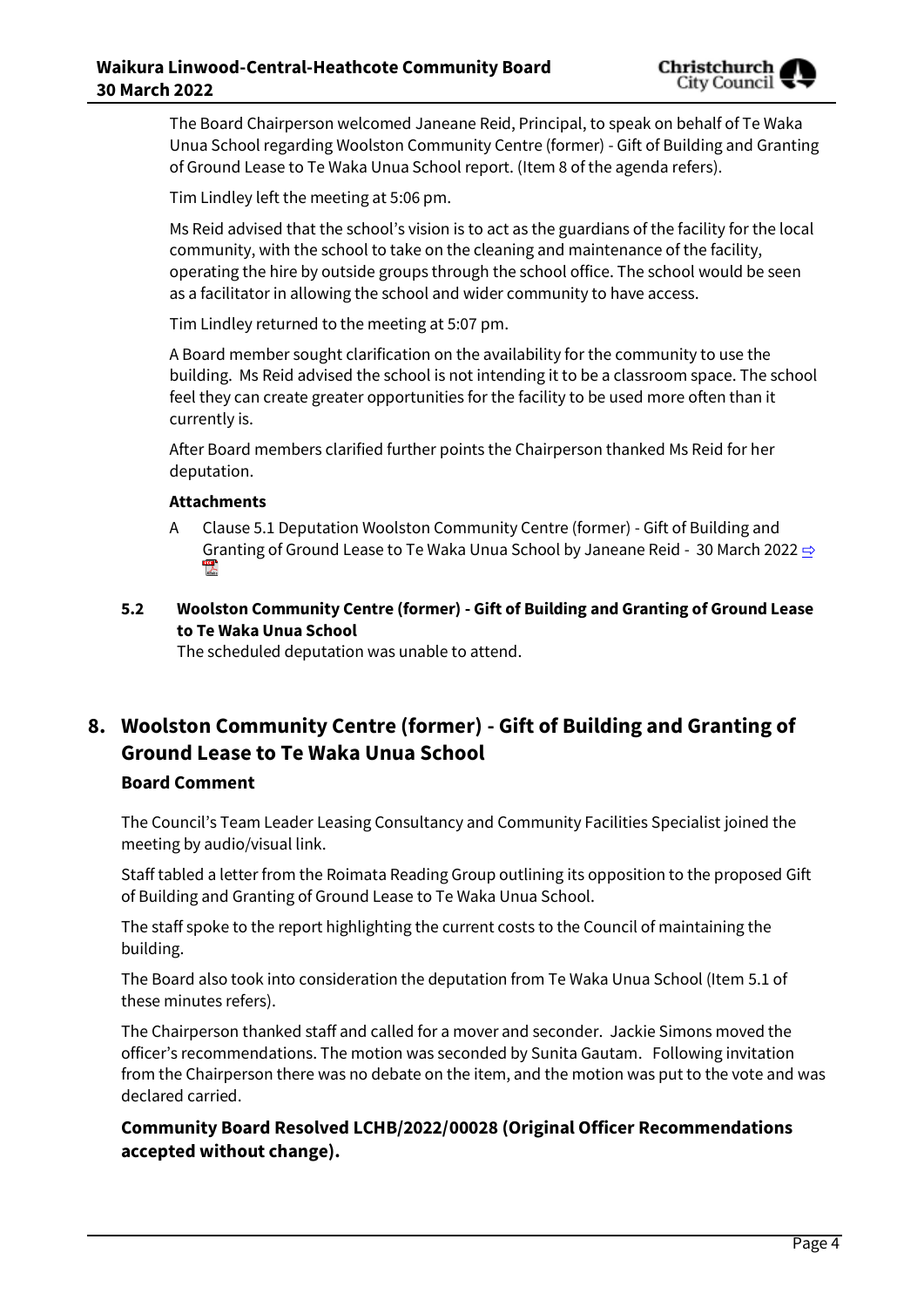

## **Part C**

That the Waikura Linwood-Central-Heathcote Community Board:

- $1.$ Supports that the future use of the former Woolston Community Centre located at 502 Ferry Road is better utilised by Te Waka Unua school as a meeting place to support the varied needs and priorities across the local school community by providing a separate space to engage with parents, children, support services, agencies and the wider community and making it available for members of the public to utilise when not in use for school purposes.
- $2.$ Conditional on the Council's approval of recommendation 2b a lease is granted over those parcels of land at 502 Ferry Road described as part of the land held in Certificate of Title CB204/99 shown in the lease plan (Attachment A) marked Area "B" attached to this report for a period of 33 years, including rights of renewal; at a rental to be determined in accordance with the Council's policy for setting rents to sports and community organisations occupying parks or reserves.
- $\overline{3}$ . Authorises the Manager Property Consultancy to negotiate, conclude and administer all the agreements necessary to facilitate recommendations 2 and 3 above on terms and conditions acceptable to him, and in doing so make any decisions necessary to give effect to this.

Jackie Simons/Sunita Gautam **Carried**

## **Community Board Decided LCHB/2022/00029**

## **Part A**

That the Waikura Linwood-Central-Heathcote Community Board recommends that the Council:

- Supports that the future use of the former Woolston Community Centre located at 502  $1.$ Ferry Road is better utilised by Te Waka Unua school as a meeting place to support the varied needs and priorities across the local school community by providing a separate space to engage with parents, children, support services, agencies and the wider community and making it available for members of the public to utilise when not in use for school purposes.
- Agrees to depart from policy and deal unilaterally with Te Waka Unua school;  $2.$
- 3. Agrees to gift the former Woolston Community Centre at 502 Ferry Road to Te Waka Unua school for the sum of \$1 (the gift being conditional on Council having a first right of refusal option to take back the building from Te Waka Unua school at the sum of \$1) and;
- 3. Authorises the Manager Property Consultancy to negotiate, conclude and administer all the agreements necessary to facilitate recommendations 2 and 3 above on terms and conditions acceptable to him, and in doing so make any decisions necessary to give effect to this.

#### Jackie Simons/Sunita Gautam **Carried Attachments**

A Clause 8 Woolston Community Centre (former) - Gift of Building and Granting of Ground Lease to Te Waka Unua School Letter from Roimata Reading Group - 30 March 2022 [⇨](../../../RedirectToInvalidFileName.aspx?FileName=LCHB_20220330_MAT_7603.PDF#PAGE=10)■

## **4. Public Forum Te Huinga Whānui continued**

**4.3 The Harm Minimisation Bill**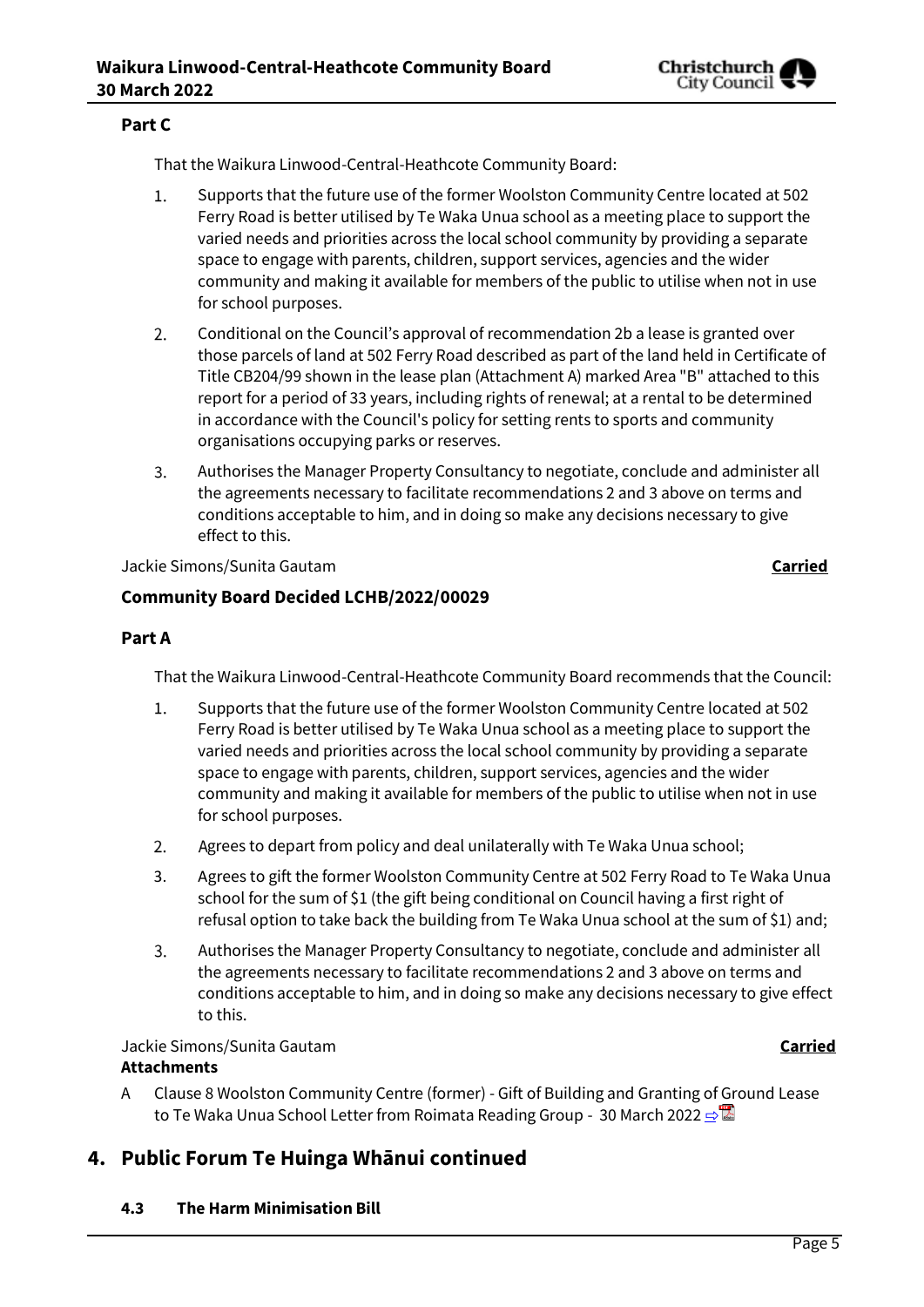Wayne Hawker, local resident, spoke to the Board regarding the private member's bill presented by Chloe Swarbrick MP entitled: The Harm Minimisation Bill.

After Board members clarified further points the Chairperson thanked Mr Hawker for his presentation and for his work within the community on reducing alcohol harm.

The Board agreed to support the principles of the proposed private members bill entitled: The Harm Minimisation Bill and to highlight the Board's support to the Council's 7 April 2022 meeting.

## **Attachments**

A Clause 4.3 Public Forum The Harm Minimisation Bill by Wayne Hawker – 30 March 2022  $\Rightarrow$ 

## **5. Deputations by Appointment Ngā Huinga Whakaritenga continued**

## **5.3 Hagley Park North Tennis Court Floodlights**

Chris Kissling and Anne Dingwall spoke on behalf of The Christchurch Civic Trust regarding Hagley Tennis Court Floodlights Application. (Item 11 of these minutes refers).

Professor Kissling outlined the Christchurch Civic Trust's concerns in relation to the tennis club lease, the use of the Local Government Act instead of the Reserves Act and the delegation used for the floodlights application.

The Board clarified that the Christchurch Civic Trust's concern is around the legality of the application and not the erection of floodlights. The Trust confirmed it supports the new floodlights.

After Board members clarified further points the Chairperson thanked Mr Kissling and Ms Dingwall for their presentation.

## **Attachments**

A Clause 5.3 Deputation Hagley Park North Tennis Court Floodlights by Christchurch Civic Trust – 30 March 2022 ⇒

## **11.Hagley Park North - Tennis Court New Floodlights**

## **Board Comment**

The Council's Senior Network Planner Parks, Parks & Recreation Planning joined the meeting by audio/visual link and spoke to the report.

The Board took into consideration the deputation from Mr Kissling and Ms Dingwall representing the Christchurch Civic Trust. (Item 5.3 of these minutes refers).

The Senior Network Planner Parks highlighted to the Board:

- That the Hagley Park North Tennis Court new floodlights application is for a resource that is needed for the tennis club activity to remain optimum and successful by allowing court use during low light conditions.
- The approval being sought now is for the placement of the lights on the park, through the appropriate process indicated by the specified delegations. These delegations reflect the accepted Parks Unit process for approval of such lights, which normally are not funded or owned by the Council. This approval is not necessarily, nor normally, obtained through a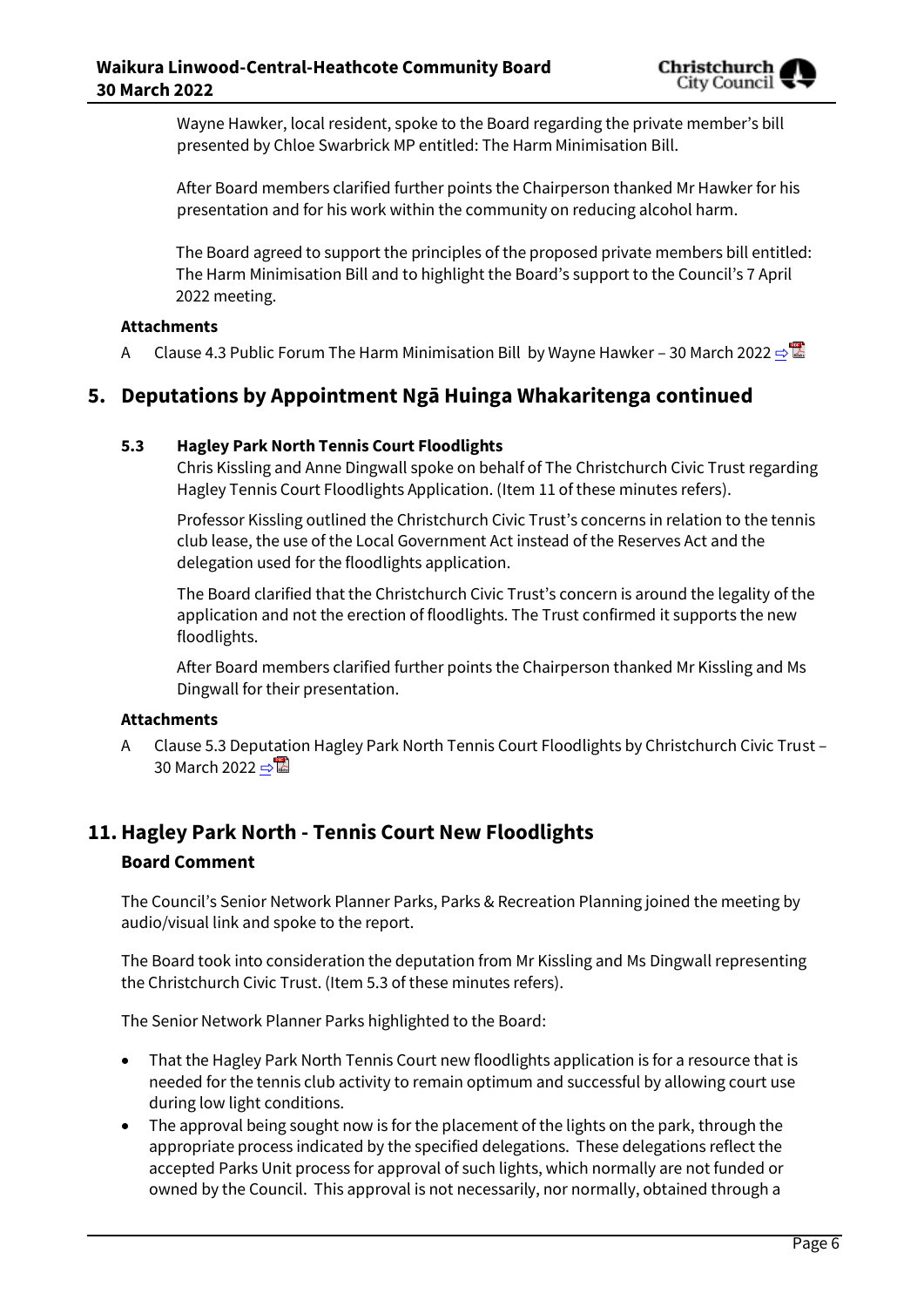

ground lease review process. In most cases this is because the floodlights are on grass sports fields and not in a ground lease area.

Sara Templeton left the meeting at 5.33pm.

- The values of Hagley Park as indicated through the Reserves Act classification, Empowering Act vesting and the Management Plan direction will all be protected through the light structures needing to meet all the requirements of resource and building consent, including but not limited to scale, design, colour and minimisation of light spill. If these consents are not obtained the installation of the towers will not be able to proceed.
- The Hagley Park Tennis Club does have a valid right of occupation on Hagley Park with the continuation of the rights and conditions of the 1983 lease until 2024 under the lease's right of renewal, the Board were referred to Attachment C of the report. The reasons for this continuation are complex and outside the scope of the report but it is acknowledged that an update of the Deed of Lease will be required in accordance with leasing procedure.
- Advice has been obtained from the Council's Legal Services team following the receipt of comments during the public notification and this is referred to in paragraph 8.3 of the report. The reference to no legal advice being sought in paragraph 8.8 is obsolete. This paragraph should have been removed from the report and should be disregarded.

The Board discussed the matter of the lights being turned off manually at 8pm and agreed that an automatic timer should be added to the lighting system to ensure that the lights were turned off by 8pm each night.

The Board sought further clarification points on the current club lease.

Sara Templeton returned to the meeting at 5.38pm.

The Chairperson thanked staff and called for a mover and seconder. Michelle Lomax moved the staff recommendation with an additional clause 4c that the lighting system at the Hagley North Tennis court is fitted with an automatic timer to ensure the lights are turned off at 8pm each night. The motion was seconded by Tim Lindley.

Following invitation from the Chairperson there was no debate on the item, and the motion with the additional clause 4c was put to the vote and was declared carried.

## **Officer Recommendations Ngā Tūtohu**

That the Waikura Linwood-Central-Heathcote Community Board recommends to the Council that it:

- 1. Resolves that the proposed installation of new floodlights in the tennis court area in Hagley Park North is a metropolitan matter for Council to consider and make a decision on.
- 2. Receives the views of the Waikura Linwood-Central-Heathcote Community Board on the proposed installation of new floodlights.
- 3. Approves the application by the Hagley Park Tennis Club to install six new 12.2m high floodlight towers in the club's tennis court area in Hagley Park North at sites indicated in paragraph 5.5 of the report and shown in **Attachment A** of this report. Subject to:
	- a. The applicant obtaining any necessary resource consents, and building consents, at its cost, before commencing installation of the new lighting system in the park.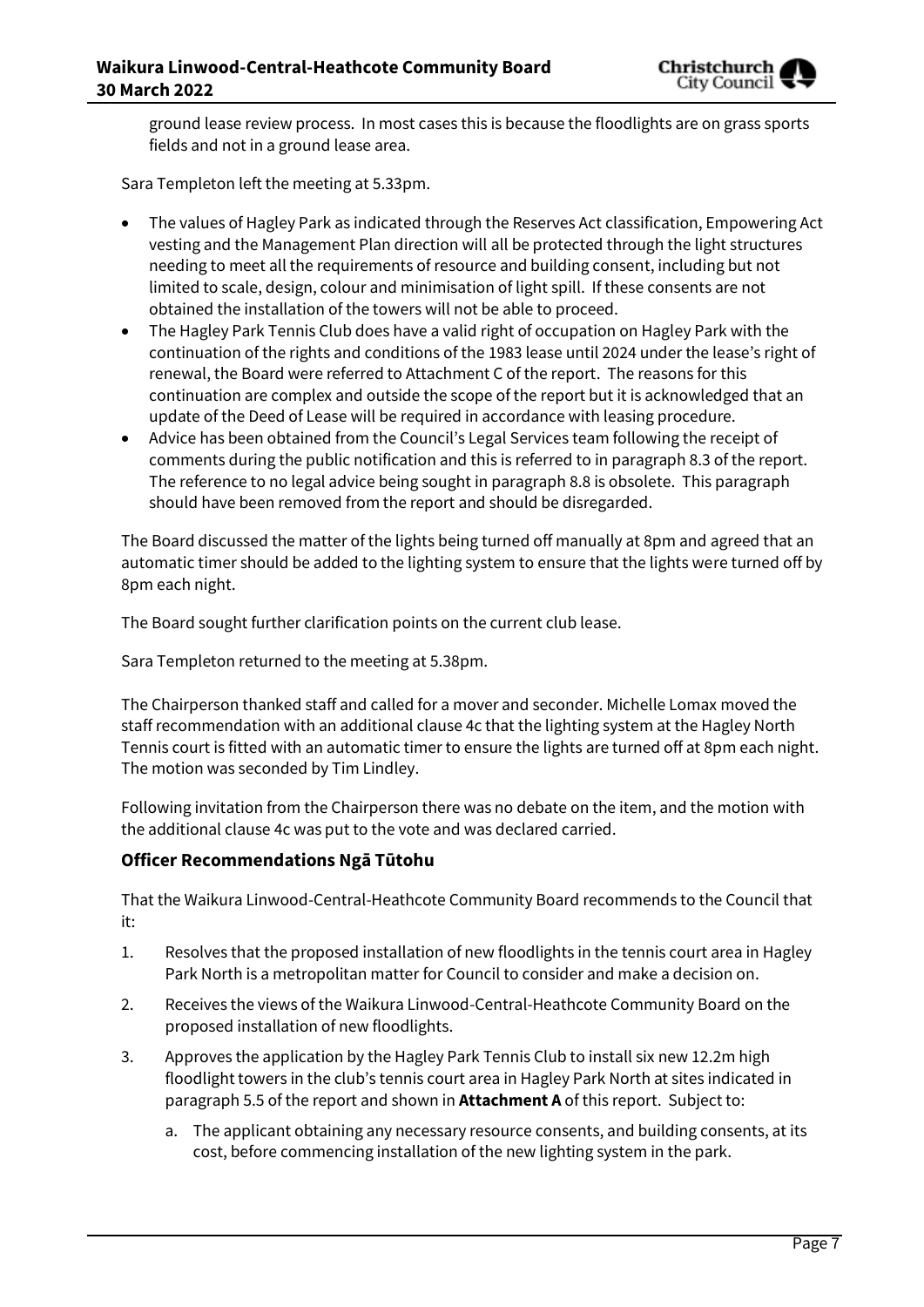- b. The applicant being required to deposit scaled as-built plans, as per the Council's Infrastructure Design Standards, within two months of the work being completed.
- c. The applicant being responsible for all costs associated with the installation, insurance, operation, maintenance, and any future removal, of the lighting system.
- d. The applicant being responsible for ensuring that the lighting system is always maintained and operated in a safe condition.
- 4. Requires that the approval and use of the lighting is subject to the following conditions:
	- a. The tennis court floodlights are to be used on weekdays, Monday to Thursday only, between 5.30pm and 8.00pm. Usage to begin no more than one month prior to the date daylight saving finishes. Usage to end within one month after the date daylight saving begins.
	- b. If the tennis courts are not in use, the lights will be turned off.
- 5. Acknowledges that this approval will lapse if the development is not completed within two years of the approval date.

## **Community Board Decided LCHB/2022/00030**

## **Part A**

That the Waikura Linwood-Central-Heathcote Community Board recommends that the Council recommends to the Council that it:

- 1. Resolves that the proposed installation of new floodlights in the tennis court area in Hagley Park North is a metropolitan matter for Council to consider and make a decision on.
- 2. Receives the views of the Waikura Linwood-Central-Heathcote Community Board on the proposed installation of new floodlights.
- 3. Approves the application by the Hagley Park Tennis Club to install six new 12.2m high floodlight towers in the club's tennis court area in Hagley Park North at sites indicated in paragraph 5.5 of the report and shown in **Attachment A** of this report. Subject to:
	- a. The applicant obtaining any necessary resource consents, and building consents, at its cost, before commencing installation of the new lighting system in the park.
	- b. The applicant being required to deposit scaled as-built plans, as per the Council's Infrastructure Design Standards, within two months of the work being completed.
	- c. The applicant being responsible for all costs associated with the installation, insurance, operation, maintenance, and any future removal, of the lighting system.
	- d. The applicant being responsible for ensuring that the lighting system is always maintained and operated in a safe condition.
- 4. Requires that the approval and use of the lighting is subject to the following conditions:
	- a. The tennis court floodlights are to be used on weekdays, Monday to Thursday only, between 5.30pm and 8.00pm. Usage to begin no more than one month prior to the date daylight saving finishes. Usage to end within one month after the date daylight saving begins.
	- b. If the tennis courts are not in use, the lights will be turned off.
	- c. An automatic timer to be added to the lighting system to ensure that the floodlights are turned off by 8pm each night.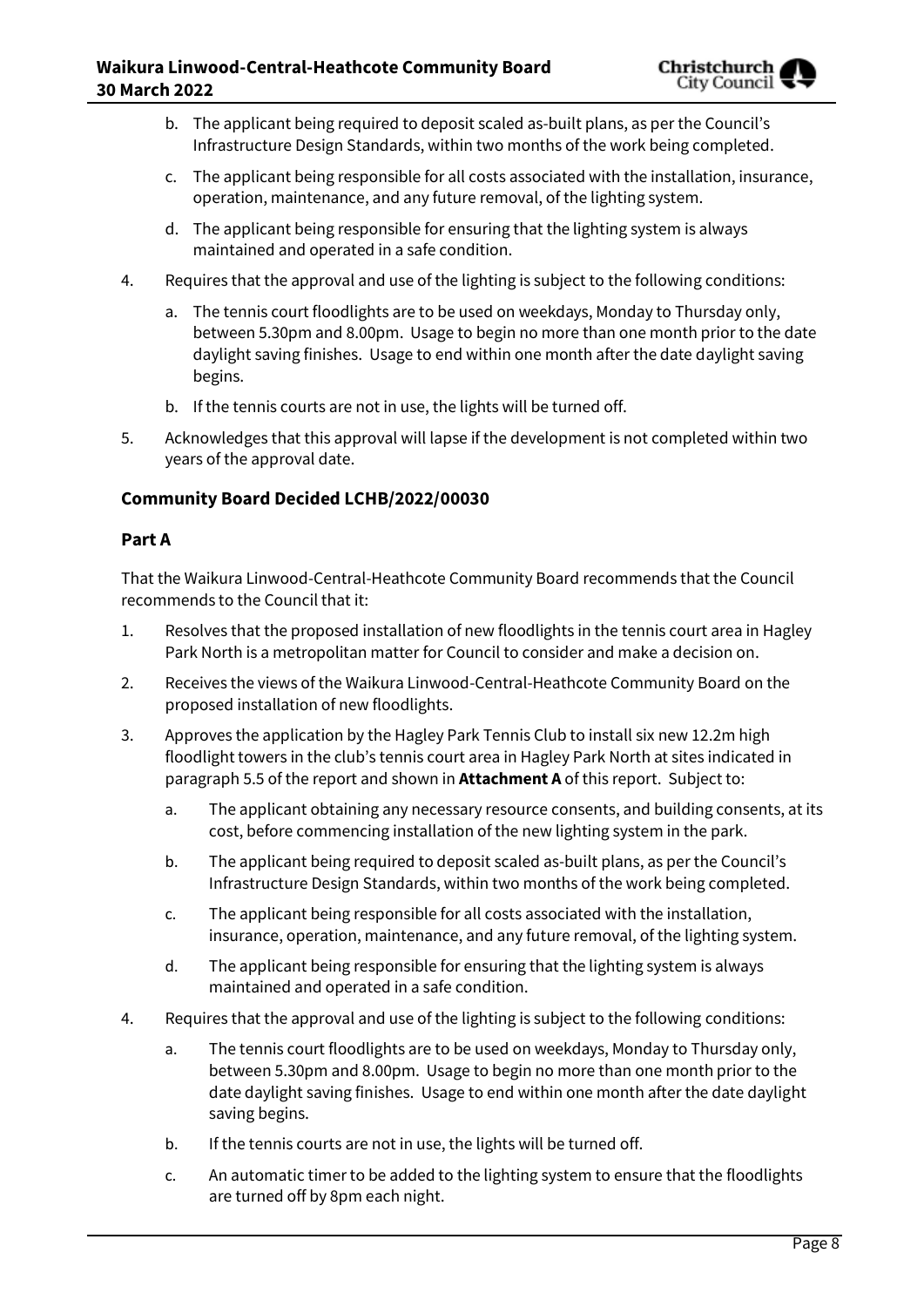

5. Acknowledges that this approval will lapse if the development is not completed within two years of the approval date.

Alexandra Davids/Tim Lindley **Carried** Note: Sara Templeton requested that her abstention be recorded.

## **6. Presentation of Petitions Ngā Pākikitanga**

## **Part B**

There was no presentation of petitions.

## **7. Correspondence**

The Council's Community Board Adviser joined the meeting by audio/visual link.

The Board were advised that Tūranga staff are in contact with the St Albans Residents' Association to discuss their concerns.

The Chairperson thanked staff and called for a mover and seconder. Darrell Latham moved the officer's recommendation. The motion was seconded by Jackie Simons.

Following invitation from the Chairperson there was no debate on the item, and the motion was put to the vote and was declared carried.

## **Community Board Resolved LCHB/2022/00031 (Original Officer Recommendation accepted without change).**

## **Part B**

That the Linwood-Central-Heathcote Community Board:

Receives the correspondence from St Albans Residents' Association in relation to  $1.$ Tūranga – Where is the space for local communities?

Darrell Latham/Jackie Simons **Carried**

## **9. Mobility Parking- Times of Operation and Maximum Parking Limit Board Comment**

The Council's Transport Engineer joined the meeting by audio/visual link.

The Chairperson called for a mover and seconder. Sara Templeton moved the officer's recommendations. The motion was seconded by Darrell Latham.

Following invitation from the Chairperson there was no debate on the item, and the motion was put to the vote and was declared carried.

## **Community Board Resolved LCHB/2022/00032 (Original Officer Recommendations accepted with change).**

## **Part C**

That the Waikura Linwood-Central-Heathcote Community Board:

1. Approves that any maximum parking time limit (if a time limit exists) for any on-street Mobility parking within the boundaries of Bealey Avenue, Harper Avenue, Deans Avenue,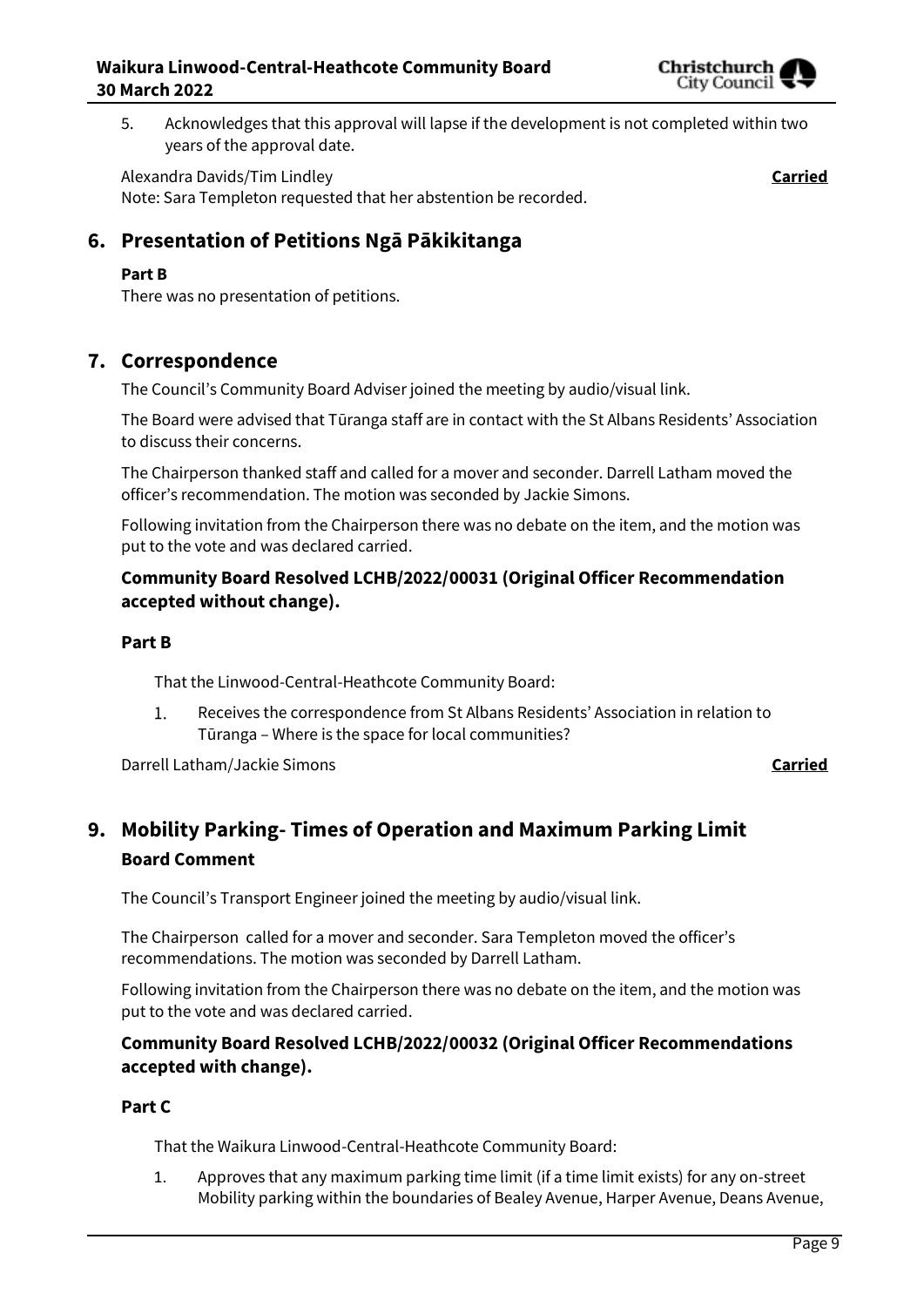

Moorhouse Avenue and Fitzgerald Avenue, excluding the Plan A area as defined in the current City Council Delegations Register, be revoked.

- 2. Approves that any times of operation (if a time of operation exists) for any on-street Mobility parking within the boundaries of Bealey Avenue, Harper Avenue, Deans Avenue, Moorhouse Avenue and Fitzgerald Avenue, but excluding the Plan A area as defined in the current City Council Delegations Register, be revoked.
- 3. Approves that for all existing on-street Mobility Parks, within the boundaries of Bealey Avenue, Harper Avenue, Deans Avenue, Moorhouse Avenue and Fitzgerald Avenue, but excluding the Plan A area as defined in the current City Council Delegations Register, that the parking of vehicles be restricted to a maximum period of 120 minutes, and that these Mobility park restrictions apply at any time.

Sara Templeton/Darrell Latham **Carried**

## **10. Motorcycle Parking- Times of Operation**

## **Board Comment**

The Council's Transport Engineer joined the meeting by audio/visual link.

The Board were advised that the officer's recommendation 2 is to be amended to read:

"Approves that for all existing on-street Motorcycle Parks, within the boundaries of Bealey Avenue, Harper Avenue, Deans Avenue, Moorhouse Avenue and Fitzgerald Avenue, but excluding the plan A area as defined in the current City Council Delegations Register, that those parking areas, *that are restricted for motorcycle parking only*, that these Motorcycle park restrictions apply at any time.**"**

The Board clarified that the Council was approached by motorcyclists to investigate the timing of motorcycle parking within the Central Business District. The parking appears to be used by commuters rather than retail shoppers. The Board clarified that there is no charge for motorcyclists to park in designated motorcycle parks.

The Chairperson thanked staff and called for a mover and seconder. Michelle Lomax moved the staff recommendation including the officer's amendment to the recommendation made at the meeting with two additional clauses to request that staff review the impact of the parking restriction changes within the boundaries of Bealey Avenue, Harper Avenue, Deans Avenue, Moorhouse Avenue and Fitzgerald Avenue, but excluding the Plan A area the Plan A area as defined in the current City Council Delegations Register at 12 months from 30 March 2022 and provide advice back to the appropriate Community Board and recommend that the Parking Sub Committee request a review the impact of the parking restriction changes within the Plan A area as defined in the current City Council Delegations Register at 12 months from 30 March 2022 within Plan A of the delegations register and provide advice back to the appropriate community board. The motion was seconded by Sunita Gautam.

Following invitation from the Chairperson there was no debate on the item, and the motion was put to the vote and was declared carried.

## **Officer Recommendations Ngā Tūtohu**

That the Waikura Linwood-Central-Heathcote Community Board:

1. Approves that any maximum parking time limit (if a time limit exists) for any on-street Motorcycle parking within the boundaries of Bealey Avenue, Harper Avenue, Deans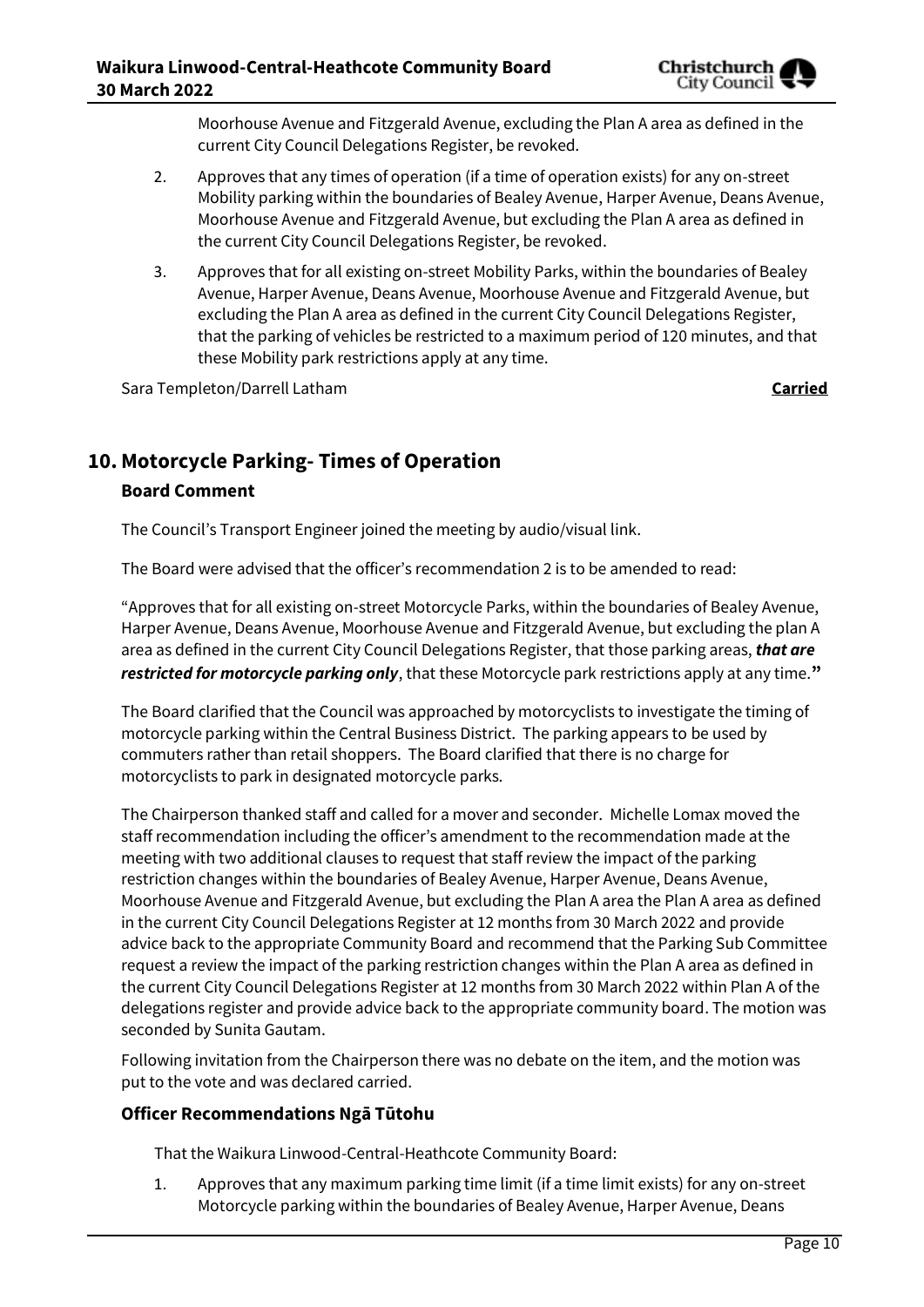Avenue, Moorhouse Avenue and Fitzgerald Avenue, but excluding the plan A area as defined in the current City Council Delegations Register, be revoked.

2. Approves that for all existing on-street Motorcycle Parks, within the boundaries of Bealey Avenue, Harper Avenue, Deans Avenue, Moorhouse Avenue and Fitzgerald Avenue, but excluding the plan A area as defined in the current City Council Delegations Register, that these Motorcycle park restrictions apply at any time.

## **Community Board Resolved LCHB/2022/00033**

## **Part C**

That the Waikura Linwood-Central-Heathcote Community Board:

- 1. Approves that any maximum parking time limit (if a time limit exists) for any on-street Motorcycle parking within the boundaries of Bealey Avenue, Harper Avenue, Deans Avenue, Moorhouse Avenue and Fitzgerald Avenue, but excluding the Plan A area as defined in the current City Council Delegations Register, be revoked.
- 2. Approves that for all existing on-street Motorcycle Parks, within the boundaries of Bealey Avenue, Harper Avenue, Deans Avenue, Moorhouse Avenue and Fitzgerald Avenue, but excluding the plan A area as defined in the current City Council Delegations Register, that those parking areas that are restricted for motorcycle parking only that these Motorcycle park restrictions apply at any time.
- 3. Requests that staff review the impact on the parking restriction changes within the boundaries of Bealey Avenue, Harper Avenue, Deans Avenue, Moorhouse Avenue and Fitzgerald Avenue, but excluding the Plan A area as defined in the current City Council Delegations Register at 12 months from 30 March 2022 and provide advice back to the appropriate Community Board.
- 4. Requests staff to include in the staff report to the Central City Parking Subcommittee on Motorcycle Parking- Times of Operation the Board's recommendation that the Central City Parking Sub Committee request for a review on the impact of the parking restriction within the Plan A area as defined in the current City Council Delegations Register changes at 12 months from 30 March 2022 and provide advice back to the appropriate community board.

Michelle Lomax/Sunita Gautam **Carried**

## **12. Elected Members' Information Exchange Te Whakawhiti Whakaaro o Te Kāhui Amorangi**

## **Part B**

The Board exchanged information on the following:

- The Board enquired on the progress of the Greening the East Development Plan Progress Report.
- The Board were advised that an application was declined by the Council to erect a granite headstone in Linwood Cemetery by the Remembrance Army.
- The Board acknowledged the recent Band concert at the Edmunds Band rotunda. The Junior and Senior Woolston Brass Band were the first bands to use the rotunda. The Board were advised that the Council has given the Woolston Band a grant towards the rebuilding of the Band Hall.